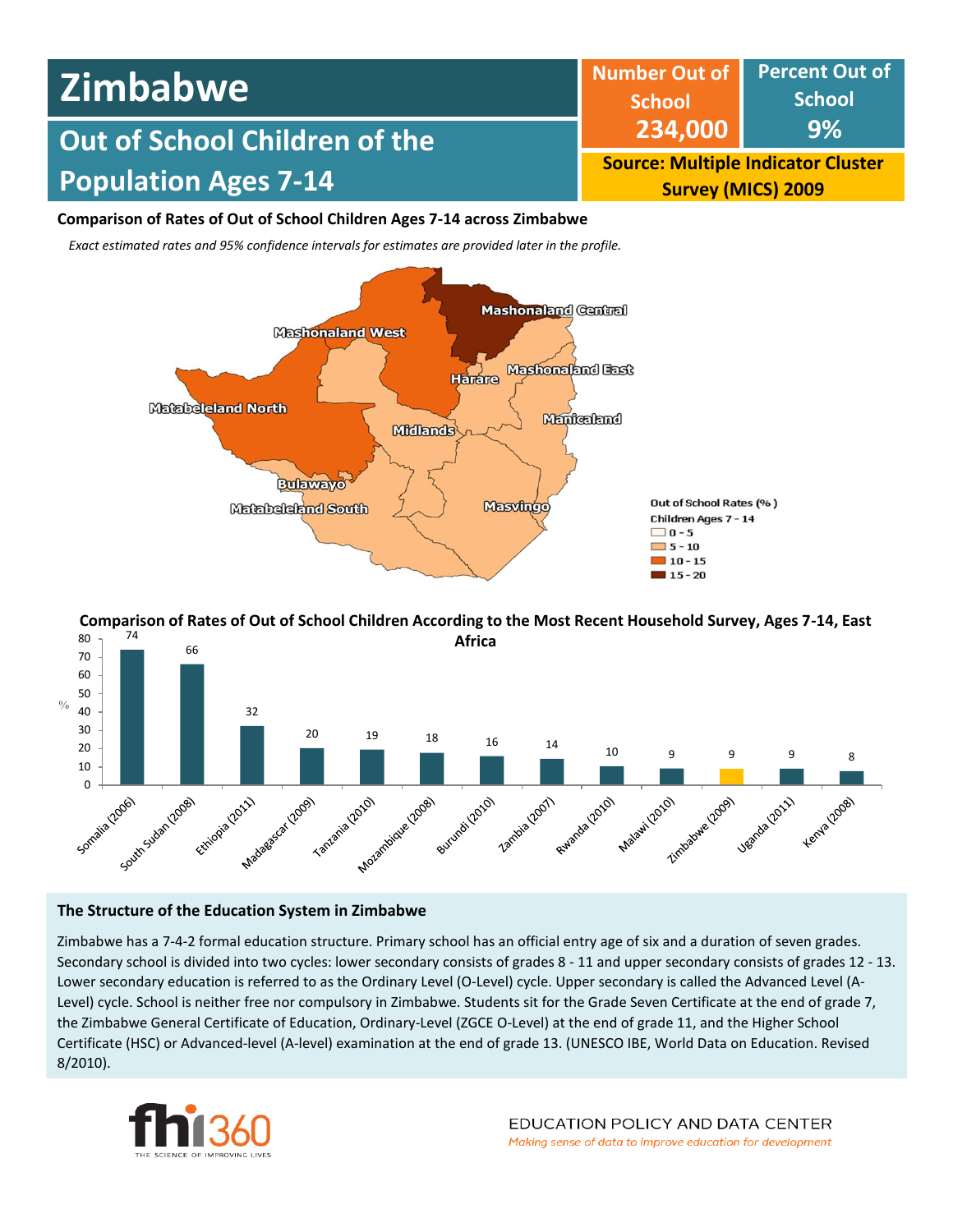

● Parity indices provide information about the greatest sources of inequality in a population. The graph at left provides ratios of different estimates of children aged 7-14 who are out of school. It shows, for example, that the out of school rate in rural areas is 2.2 times higher than that in urban areas.

● For Zimbabwe, the greatest disparity in out of school rates is between children from the poorest and richest quintiles. Children from the poorest quintile are 5.9 times as likely to be out of school as children from the richest quintile.

# **Out of School Children by Individual and Household Characteristics**

● Fewer girls (9% or 112,330) are out of school than boys (10% or 122,114) in Zimbabwe.

● Out of school rates for children from rural areas (11%) are higher than those for children from urban areas (5%). In terms of absolute numbers, there are more children out of school in rural areas (203,491) than in urban areas (30,954).

● Out of school rates are highest for children in the poorest wealth quintile (16%).

#### **Numbers of Out of School Children, MICS 2009**



| Overall: 234,445            |                |                |                |                |  |  |  |  |  |
|-----------------------------|----------------|----------------|----------------|----------------|--|--|--|--|--|
| Female: 112,330             |                | Male: 122,114  |                |                |  |  |  |  |  |
|                             | Rural: 203,491 |                |                | Urban: 30,954  |  |  |  |  |  |
| <b>Quintile 1 (Poorest)</b> | Q <sub>2</sub> | Q <sub>3</sub> | Q <sub>4</sub> | $\overline{a}$ |  |  |  |  |  |
| 90,272                      | 58,512         | 42,200         | 32,223         | 11,237         |  |  |  |  |  |

### **About Data Sources**

All out of school estimates presented in this profile are EPDC extractions of MICS data. MICS Surveys are led by UNICEF and are conducted every several years. They collect information on health, education, and other topics for households and individuals residing in those households. The 2009 Zimbabwe MICS Survey is representative at the national and subnational level. For more information, please see http://www.childinfo.org/mics.html.

Estimates of out of school children from household surveys can be expected to differ from administrative estimates, such as those from the UNESCO Institute for Statistics and national government agencies, because of differences between these sources in data collection and estimation methods for measuring school participation. For more information on the differences between these data sources, please see www.epdc.org.

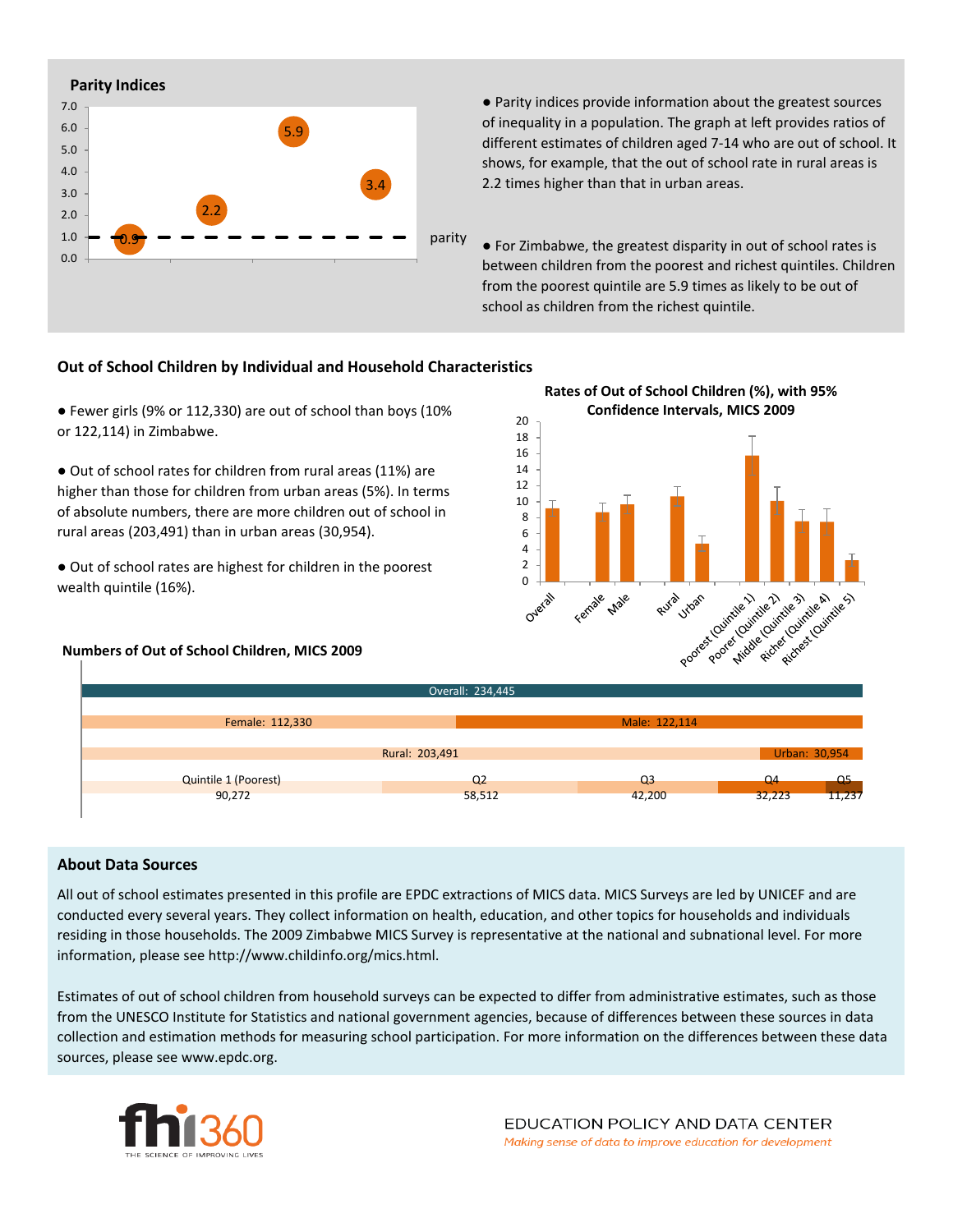# **Out of School Children by Subnational Regions**

● The subnational region with the highest percentage of children out of school is Mashonaland Central (17%). Bulawayo has the lowest rate of school non-participation (5%).

● The highest numbers of out of school children are located in Mashonaland Central (46,861). Bulawayo has the lowest numbers of out of school children (5,620).



#### **Rates of Out of School Children by Subnational Region (%), with 95% Confidence Intervals, MICS 2009**



#### **Numbers of Out of School Children by Subnational Region (# in thousands), with 95% Confidence Intervals, MICS 2009**

#### **Why Ages 7-14?**

EPDC presents data for ages 7-14. This age group captures the bulk of basic compulsory education in most countries, aids crossnational comparability of estimates, and conveys the normative international frameworks set by the Convention on the Rights of the Child and supported by the ILO Minimum Age Convention.

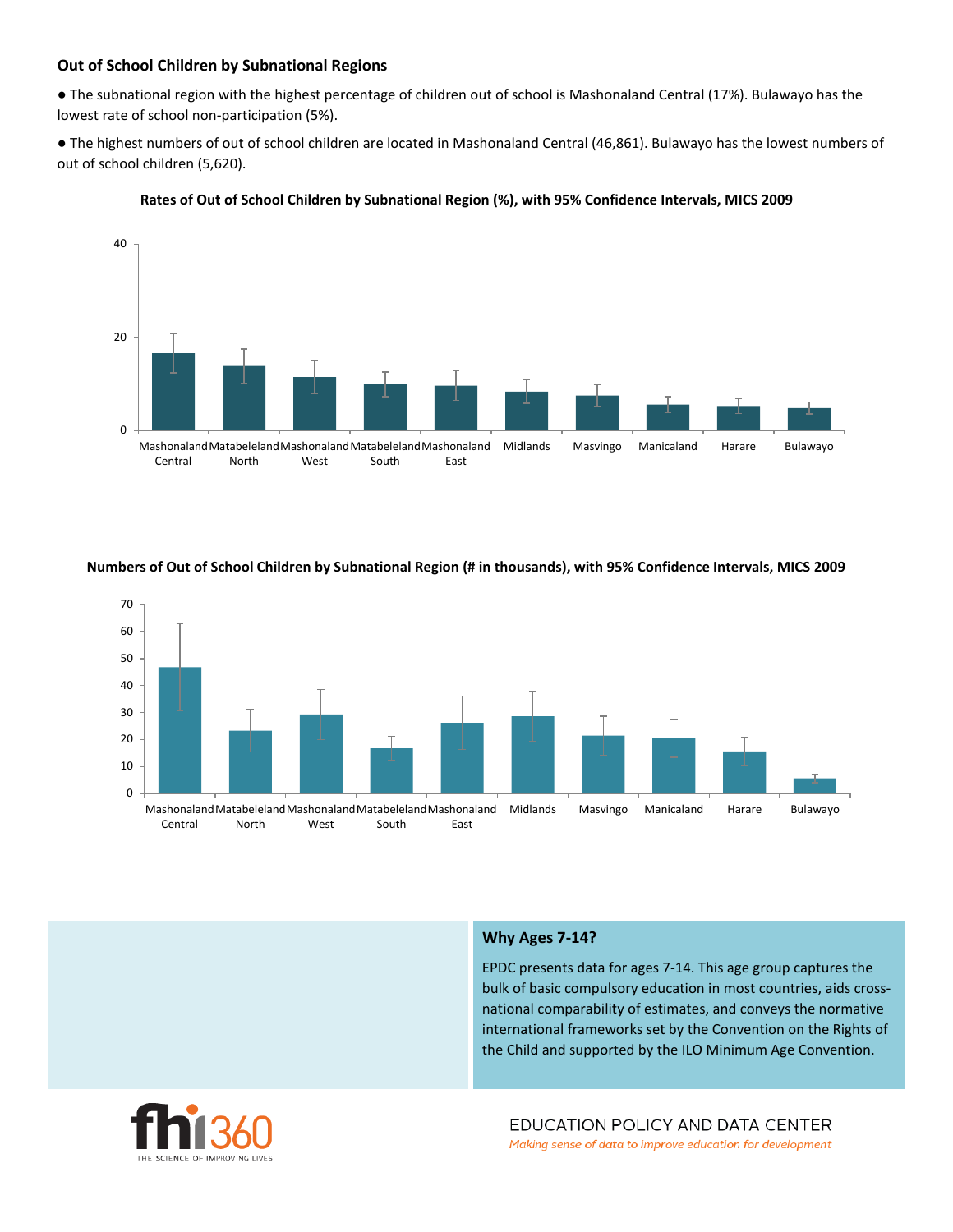# **Out of School Rates by Age and Sex**

- The official primary school entry age in Zimbabwe is age 6. At that age, 19% of girls and 22% of boys are out of school.
- At age 15, 34% of girls and 30% of boys are out of school.
- School participation is highest for girls at age 9 and for boys at age 10.



#### **Out of School Rates, by Age and Sex**

### **Summary of EPDC Methodology on Measuring Out of School Children**

In this profile, EPDC presents estimates of the proportion and number of out of school children of the population ages 7-14 using household survey data. Along with relative and absolute estimates of out of school children, EPDC provides 95% confidence intervals for each estimate.

To create estimates of the proportion of out of school children for a particular school year, EPDC used birthdate information to identify children who were of a particular age range (7-14) on the month that the school year began. Children who had attended primary school or higher at any time during the school year were classified as 'in school;' Children who had not attended school at any time during the school year, or who had attended pre-school during that reference period were classified as 'out of school.' The proportion of children who are out of school is calculated as the number of children within the 7-14 age range who were classified as out of school divided by the number of children within the same age range.

To obtain the number of out of school children, the out-of-school rate is then applied to the estimated population of the same age range from the UN Population Division (EPDC obtained single-age population estimates to build the correct age range). UN Population Division figures are provided for mid-year each year, and EPDC uses the population figures from the year closest to the start of the school year in each country. Depending on a country's main academic calendar, the population figure may be from the year before the school participation year.

For more information on measurement of out of school children, please see the EPDC website at www.epdc.org.



EDUCATION POLICY AND DATA CENTER Making sense of data to improve education for development